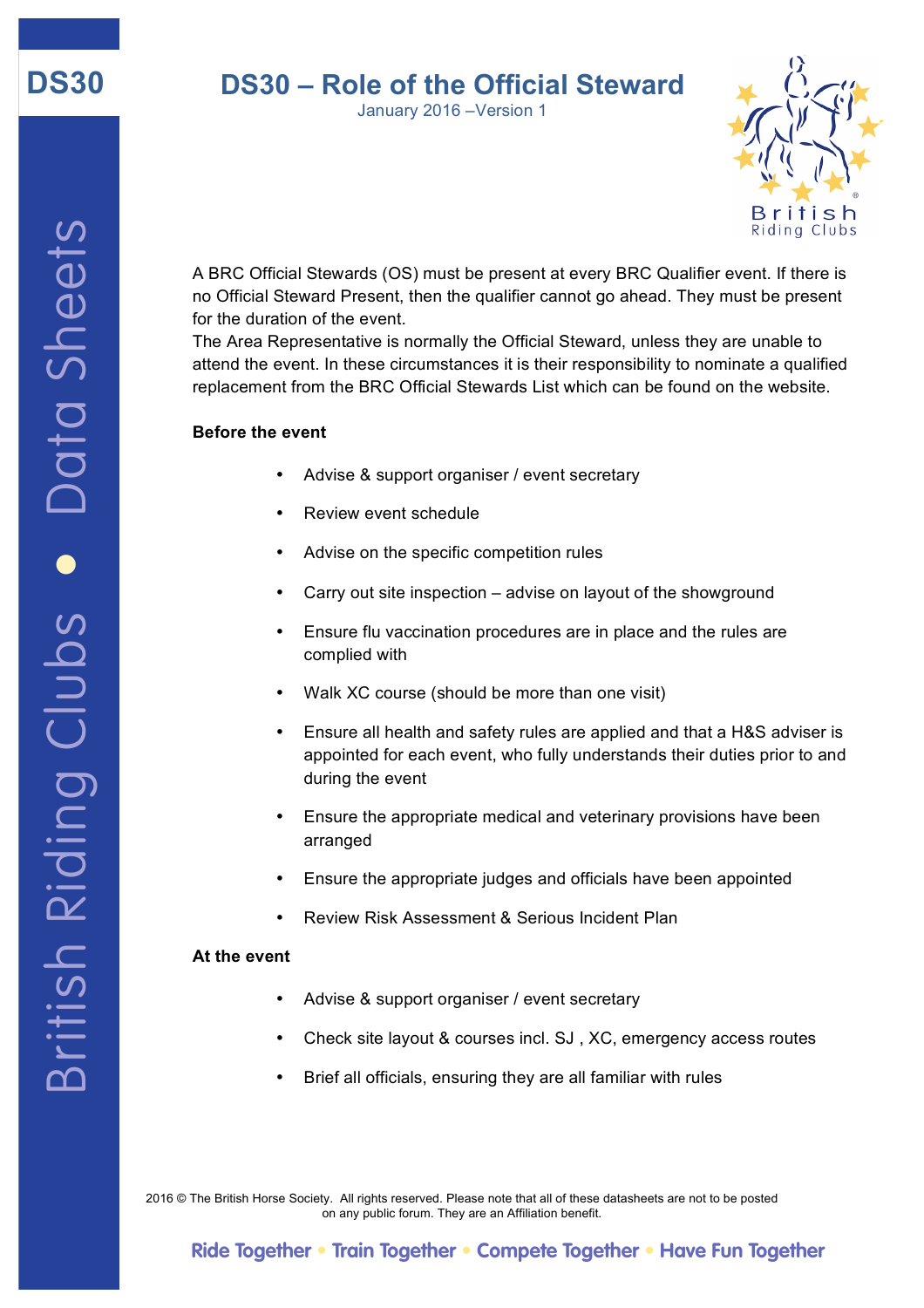- Brief fence judges at XC events (this can be delegated to the Chief XC Steward)
- Advise on application of rules and ensure event is run in accordance with rules
- Check radio allocation, PA and Communications Plan, ensuring the appropriate officials are on the correct radio net, especially for XC events
- Check all medical and veterinary support is in place before commencing the event
- Resolve any problems appropriately e.g. Flu Vac issues, dangerous riding etc.
- Investigate any objections lodged
- Act as Disciplinary Steward when required
- The OS will head up the Serious Incident Team, implementing the Serious Incident Plan when necessary
- STOP event if medical cover is insufficient
- Ensure that the welfare of the horse is paramount
- The OS has the authority to stop a qualifier if necessary, for example if the medical cover is insufficient. Their decision is **FINAL**
- Monitor scoring, check & agree results
- Announce results and make awards at prize giving
- Thank the organisers

## **After the event**

- Write up results
- Send results and declaration forms to BRC Office no more than three working days after the event
- Forward any supplementary documents to BRC Office e.g. Fall forms, disciplinary reports
- Review the event, making notes on lessons learnt and feed these back to the organiser



2016 © The British Horse Society. All rights reserved. Please note that all of these datasheets are not to be posted on any public forum. They are an Affiliation benefit.